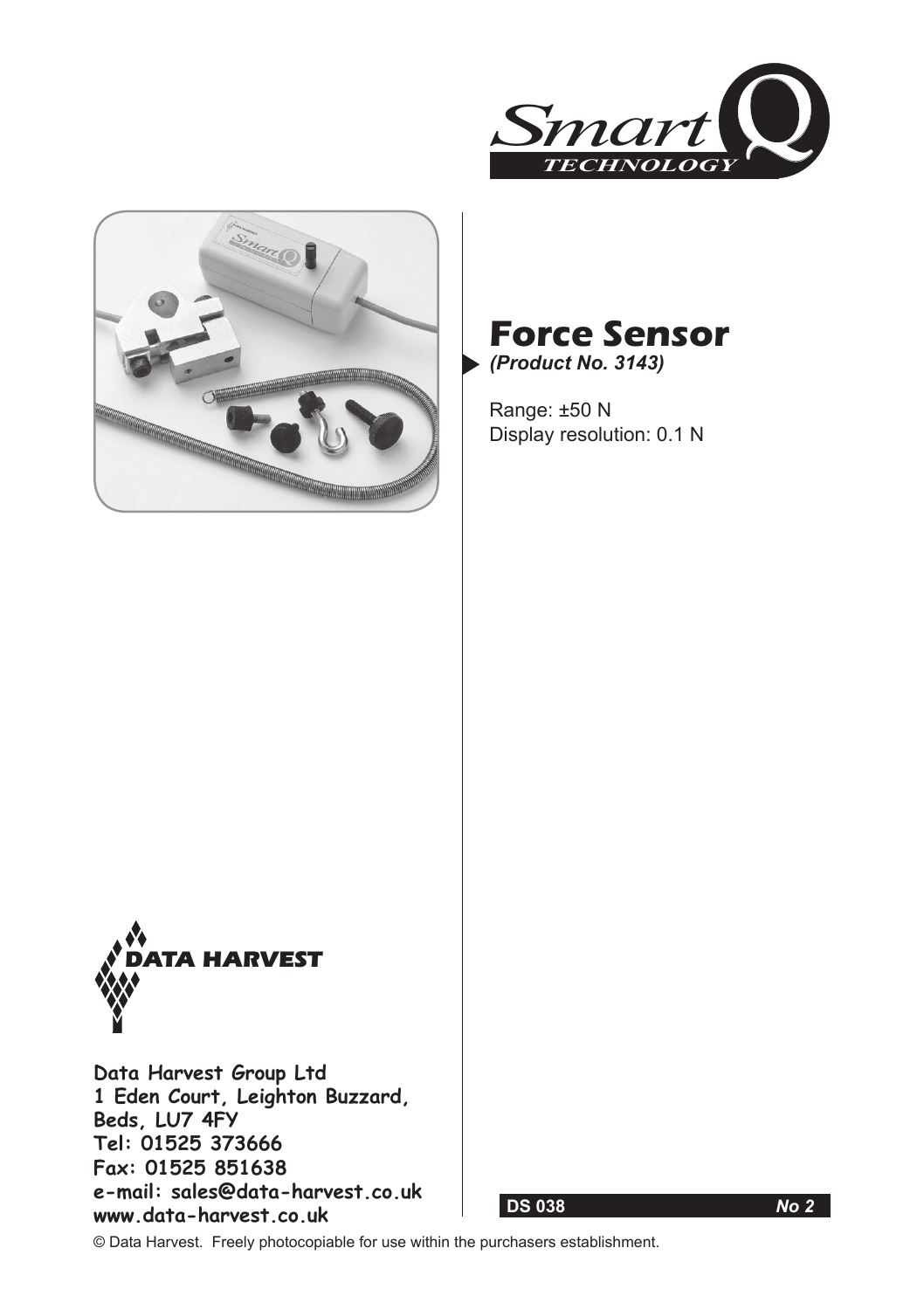

## **Contents**

## **Introduction**

The *Smart Q* Force Sensor uses a strain gauge, bonded to a metal beam, to measure bi-directional force (pull and push) perpendicular to the beam.

The Force Sensor is supplied with:-

- A thumbscrew for securing the Sensor to a stand.
- A spring suitable for use with a 1.5 2.0 kg mass i.e. 2 kg mass hanging is  $\sim$ 20 N force.
- Fixings:
	- a. A solid safety stop for collision, reactive, impulse, or upthrust investigations.
	- b. A rubber cushioned stop for collision or impulse investigations.
	- c. A hook used to suspend a mass for resultant, impulse, restoring, centripetal and upthrust investigations.



# **Connecting**

- Hold the Force sensor housing with the *Smart Q* label showing on the **top**.
- Push one end of the sensor cable (supplied with the **EASY**SENSE unit) into the shaped socket on the Force Sensor.
- Connect the other end of the sensor cable to the input socket on the **EASY**SENSE unit (with the locating arrow facing upwards).
- The **EASY**SENSE unit will detect that the Force Sensor is connected.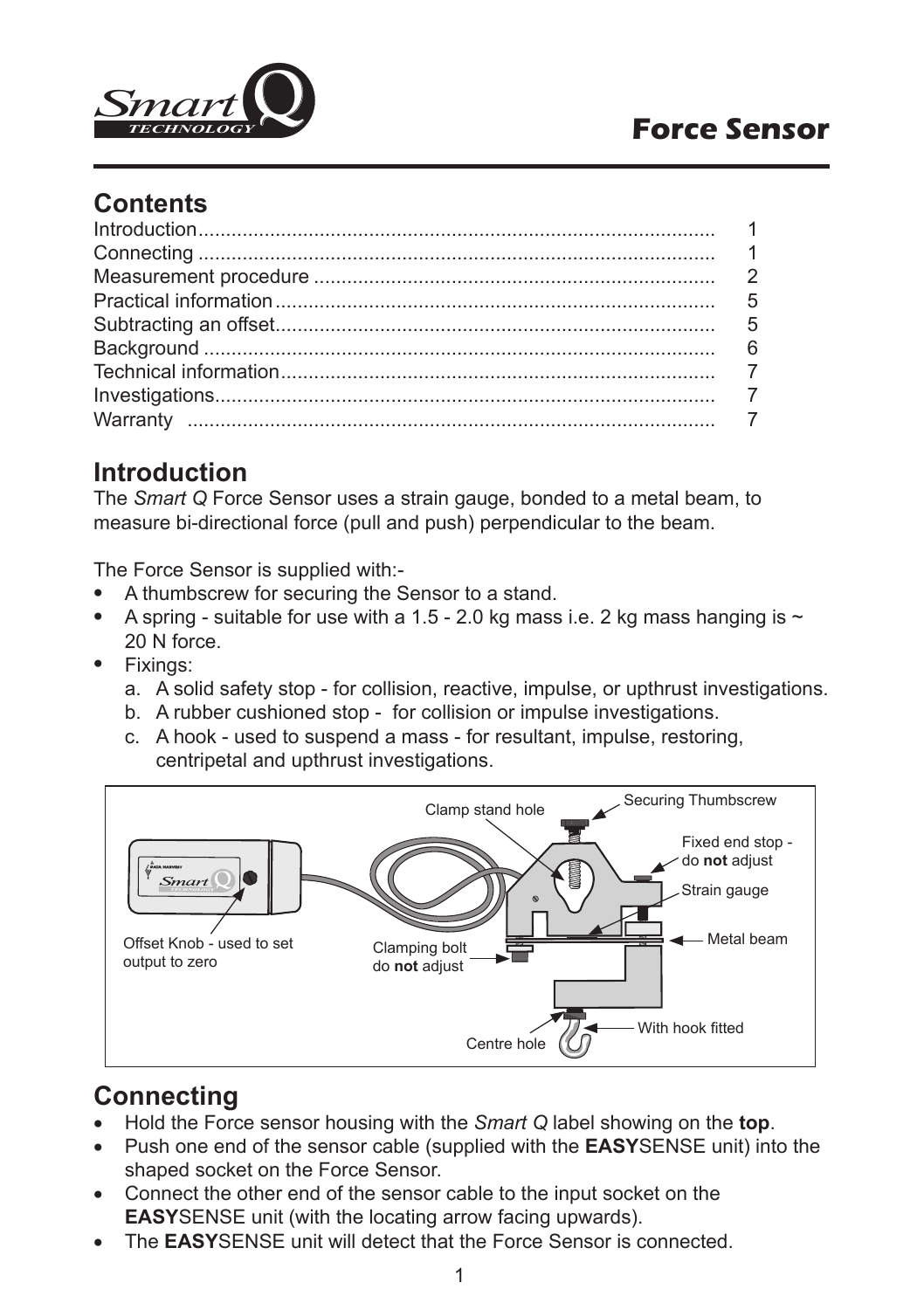

## **Measurement procedure**



The procedure for setting up a Force Sensor will depend on the investigation it is being used for. Examples include:

#### **1: Resultant force during oscillation of a mass**

- Screw the hook attachment into the centre hole at the base of the Force Sensor.
- If you have the Dynamics system, attach the Force Sensor to the vertical pillar using a thin bracket.

If this System is not available use the thumbscrew to clamp the Force Sensor firmly to a horizontal support rod. Clamp the support rod in a boss attached to a retort stand. Keep the distance between the Sensor/ boss, boss/workbench, as close as possible to reduce flexing. Clamp the retort stand to the workbench.

• Attach one end of the spring/ elastic/ string to the hook and add a mass.



**Note:** *The spring supplied is suitable to use with a mass of 1.5 - 2.0 kg.*

• Open the **EASY**SENSE program and select **Graph** from the Home page. Set to log for a suitable recording time e.g. FAST record with an intersample time of 20 ms or less (depends on the period of oscillation).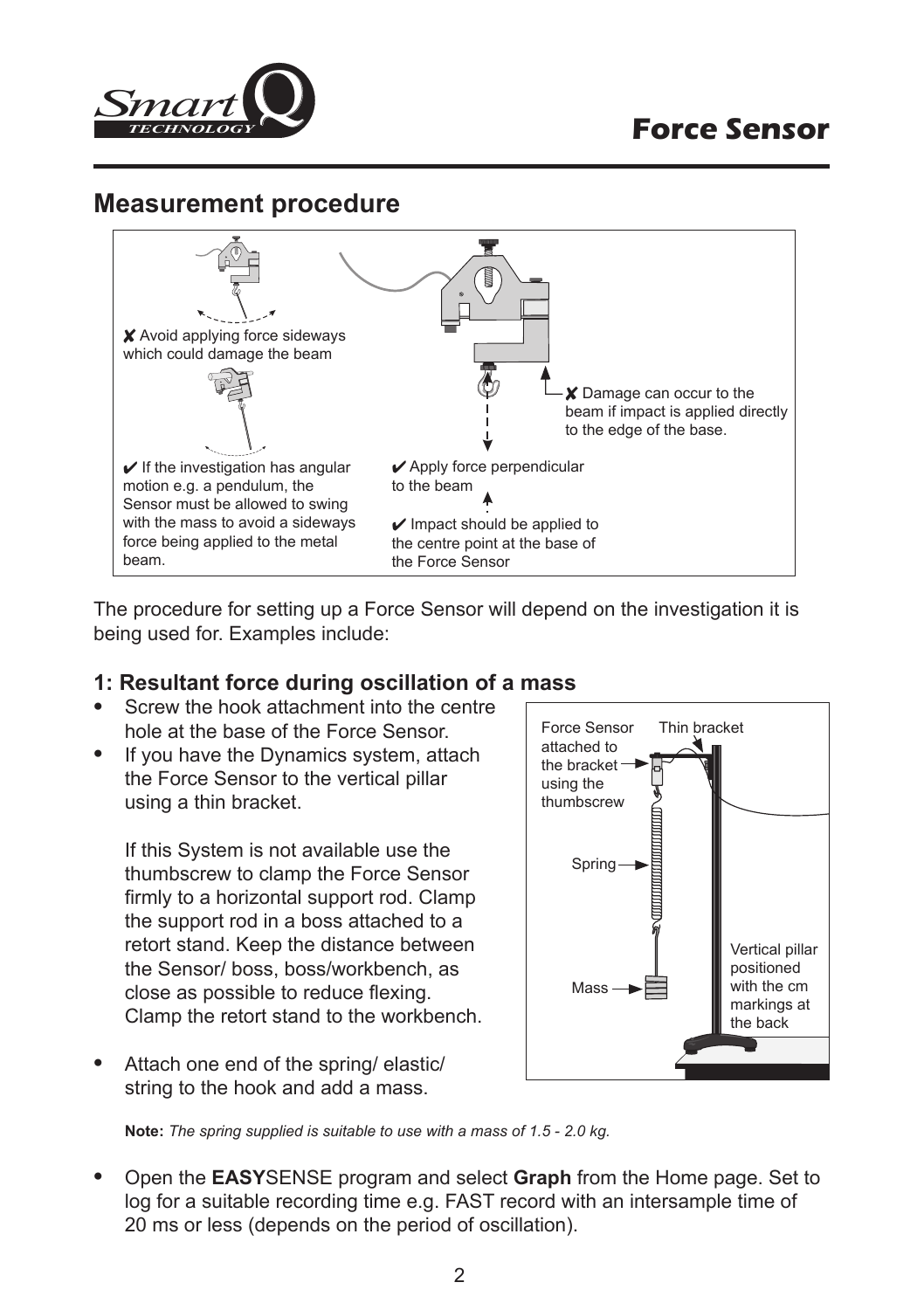

- Select **Test Mode** from the **Tools** menu. With the spring /elastic/string in equilibrium rotate the offset knob on the *Smart Q* housing to set zero (you may find it easier to make fine adjustments using a small screwdriver).
- Pull the mass down and release to set it oscillating. Click on the **Start** icon to begin logging. The graph will display the resultant force acting on the mass.

### **2: Centripetal force (using a pendulum)**

This investigation has angular motion so the Force Sensor should **not** be clamped. Allow the Sensor to swing freely with the pendulum.

- Remove the thumbscrew from the clamp stand hole. If the hole is rough (where the thread for the clamping screw has been drilled) smooth with some emery paper.
- Screw the hook attachment into the centre hole at the base of the Force Sensor.
- Use rigid supports to reduce the effect of flexing.
- Slide the Force Sensor onto the support rod and fix an end stop (to prevent the Sensor falling off the end of the rod).
- Check the pendulum can swing without fouling the bench or G clamp.
- Attach one end of the pendulum to the hook. Add a mass e.g. 1 kg or more.
- Open the **EASY**SENSE program and select **Graph** from the Home page. Set to log for a suitable recording time e.g. FAST record with an intersample time of 10 ms or less.
- Select **Test Mode** from the **Tools** menu. With the pendulum in equilibrium rotate the offset knob on the *Smart Q* housing to set zero.
- Displace pendulum sideways and release to set pendulum oscillating, click on the **Start** icon to begin logging.

### **3: Investigating Impulse**

Very fast data capture is required to achieve satisfactory results for impulse investigations so they are only suitable for **EASY**SENSE units capable of fast recording.

- Screw either the cushioned or solid stop into the centre hole at the base of the Force Sensor.
- Position the Force sensor securely e.g. at the base of a ramp so the dynamics cart will impact on the stop (centre point).

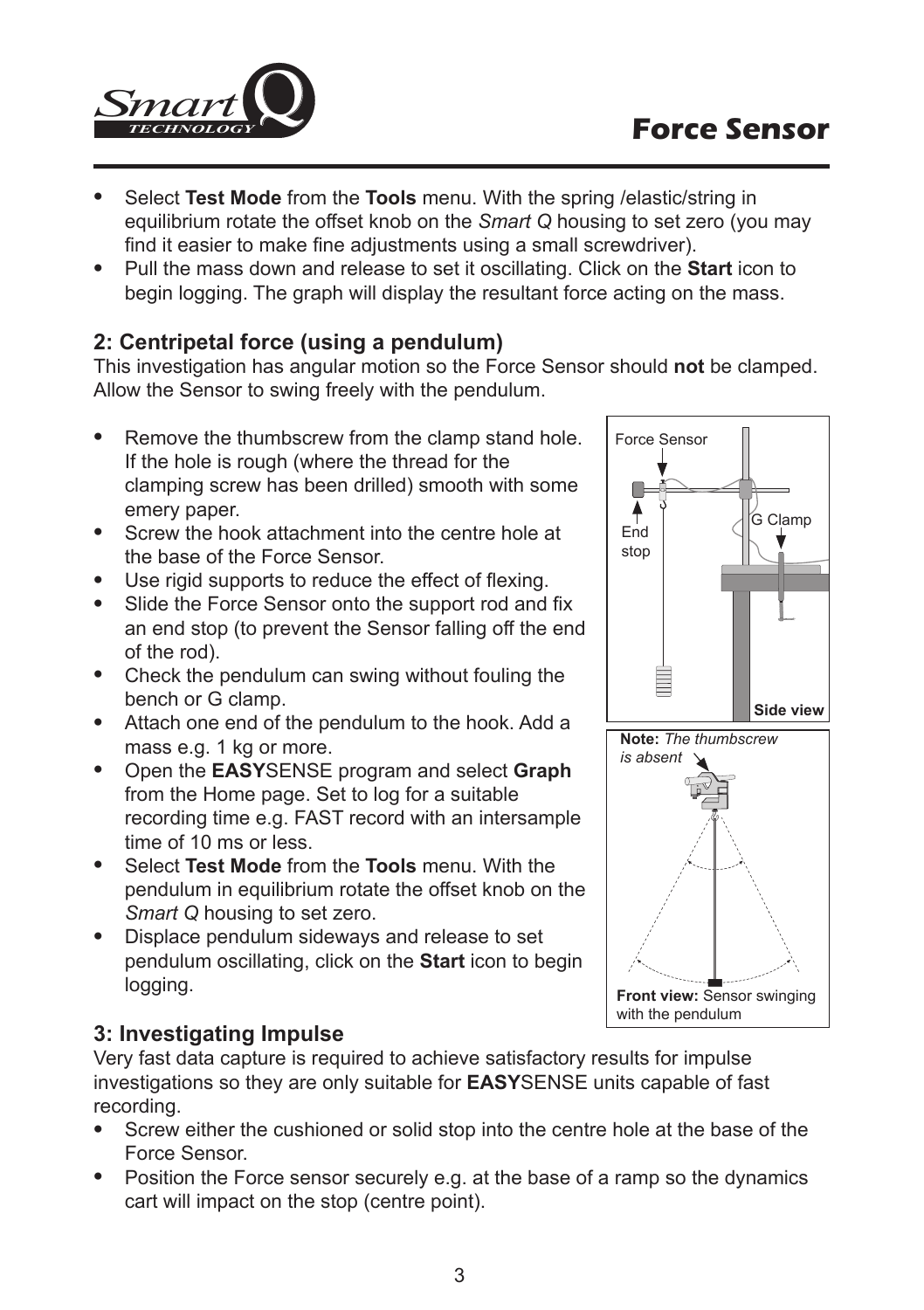



An extension target can be attached to the Force Sensor to increase its frontal surface area. E.g. Cut a rectangle of 6 mm plywood (or equivalent), 11 x 4 cm in size and drill a 5 - 6 mm hole in the centre. Cut two more pieces of wood 4.6 x 4 cm in size and glue to the ends of the rectangle. Use the solid safety stop to attach the target to the centre hole in the base of the Force Sensor.



Two Force Sensors can be used to measure the forces generated when a moving object collides with another object. E.g. Newton's 3<sup>rd</sup> Law - Action and Reaction

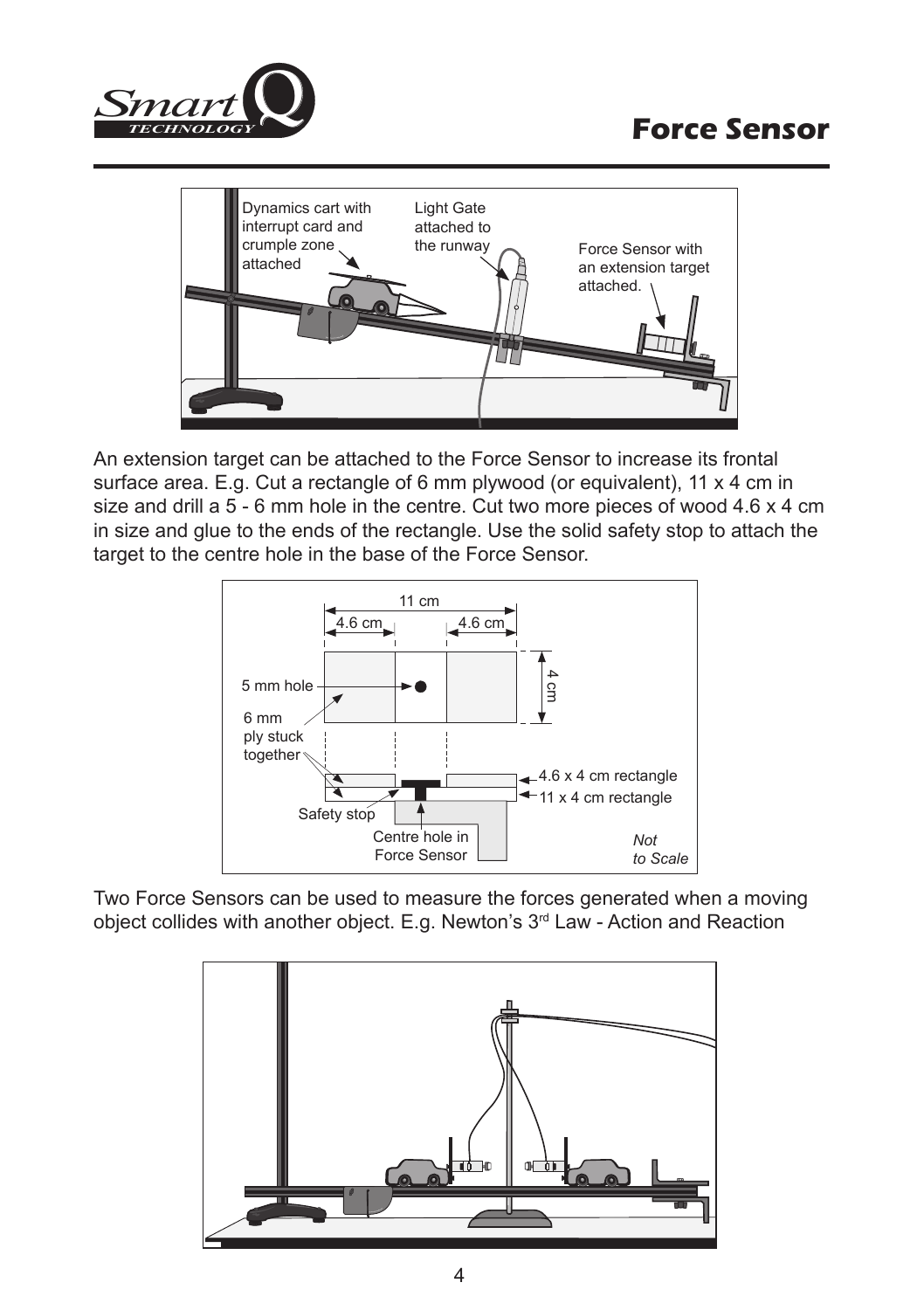

#### **4: Buoyant Force**

When measuring forces acting on a floating object use the solid safety stop provided.

Do not allow the Force Sensor to get wet.



## **Practical information**

- The Force Sensor measures extension forces as **positive.**
- You may find it easier to make fine adjustments to the offset knob on the sensor housing using a small screwdriver. If it proves difficult to set exactly to zero, see below for 'subtracting an offset' from a set of data.
- Use the offset knob to set zero once the Force Sensor is orientated in the correct position for the investigation.
- Do not allow the Force Sensor to get wet.
- The clamp stand hole will accept a support rod of up to 12 mm in diameter. An Allen key or a mild steel rod bent into a right angle could be used to hold the Force Sensor in position at the end of an air track.
- Do not attempt to adjust the fixed end stop or clamping bolt (Allen nuts). The calibration for the Force Sensor is set when the Sensor is fully assembled. If any adjustments are made to the fixed end stops, measurements will no longer be valid.
- Using 3.5 to 6.5 mm wide elastic works well. This type of elastic is used for driving model aircraft and as replacement rubber for fishing catapults. The elastic can be attached to the hook on the Force Sensor by tying a loop in the end of the elastic.
- The spring supplied is suitable for use with a mass of 1.5 2 kg. Pull the spring down gently (by only a few centimetres) before release so it oscillates freely and vertically. If the spring is pulled down too far you will get jerky movements and may exceed its elastic limit.
- It is best to use a 'crash box' below a suspended mass in case the mass be comes detached during the investigation.

The SI unit of force is a Newton (N). One newton is the force needed to accelerate a mass of 1 kg by 1 m  $s^2$ .

## **Subtracting an offset**

A **Pre** or **Post-log** function can be used to subtract an offset from a Sensor's readings.

**Note:** *Use the Pre-log function for the tare to be applied to the data as logging progresses or the Post-log function to apply the tare to data that has already been recorded.*

• Rotate the offset knob on the *Smart Q* housing to set zero.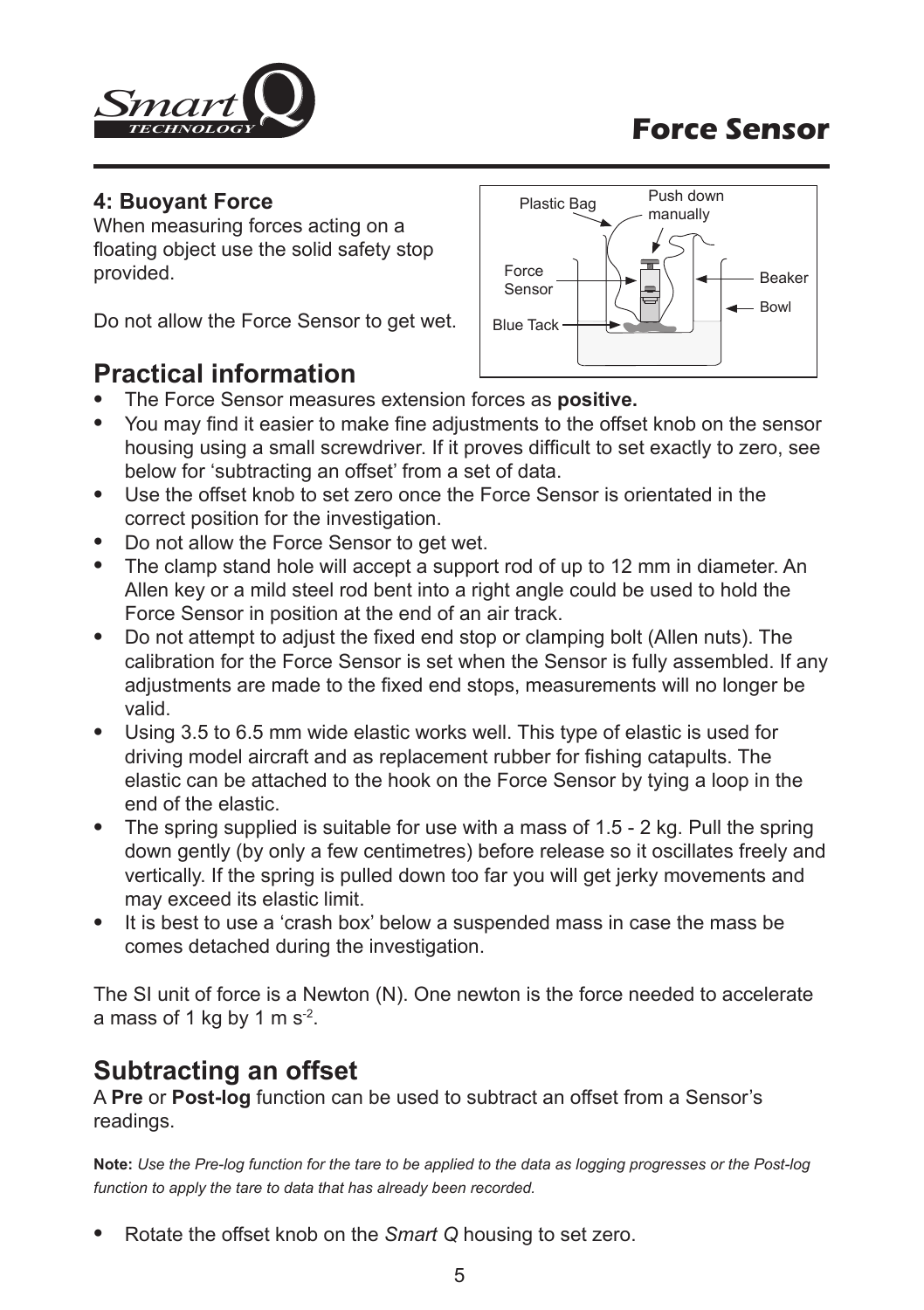

- Find the tare value e.g. select **Test Mode** from the **Tools** menu and then click on **Stop**.
- Select **Pre** or **Post-log function** from the **Tools** menu.
- Select **Preset function**, then **General** from the first drop-down list and **Tare** from the second, Next.
- Select the Force Sensor, Next.
- Fill in a **name** for the corrected data set e.g. Force(adj). Enter the **tare value**. Make the value negative or positive as appropriate e.g.  $[2] - [2] = 0$ ,  $[-2] - [-2] =$ 0. Finish.

## **Background**

When something is stressed its length changes. Change in length/original length = strain (e).

The *Smart Q* Force Sensor is a strain gauge comprised of 4 metal foil type resistors connected into a full Wheatstone bridge configuration bonded to a metal beam.





As force is applied to the beam it will flex. The vertical applied force is aligned through the centre of the beam. This force is transmitted to the beam via the clamp on the 'free' end of the beam. The free end will experience an anti-clockwise rotation curving this end of the beam upwards. The beam has two curves, in opposite directions as shown in the diagram below. Two of the resistors will be stretched (tension - T) and increase in resistance. The other two will be shortened (compression - C) and will decrease in resistance.



The change in resistance unbalances the Wheatstone bridge causing a very small output voltage, which changes linearly with the applied force. This voltage is amplified by an instrumentation amplifier (a high gain differential amplifier) and measured by the **EASY**SENSE unit as force.